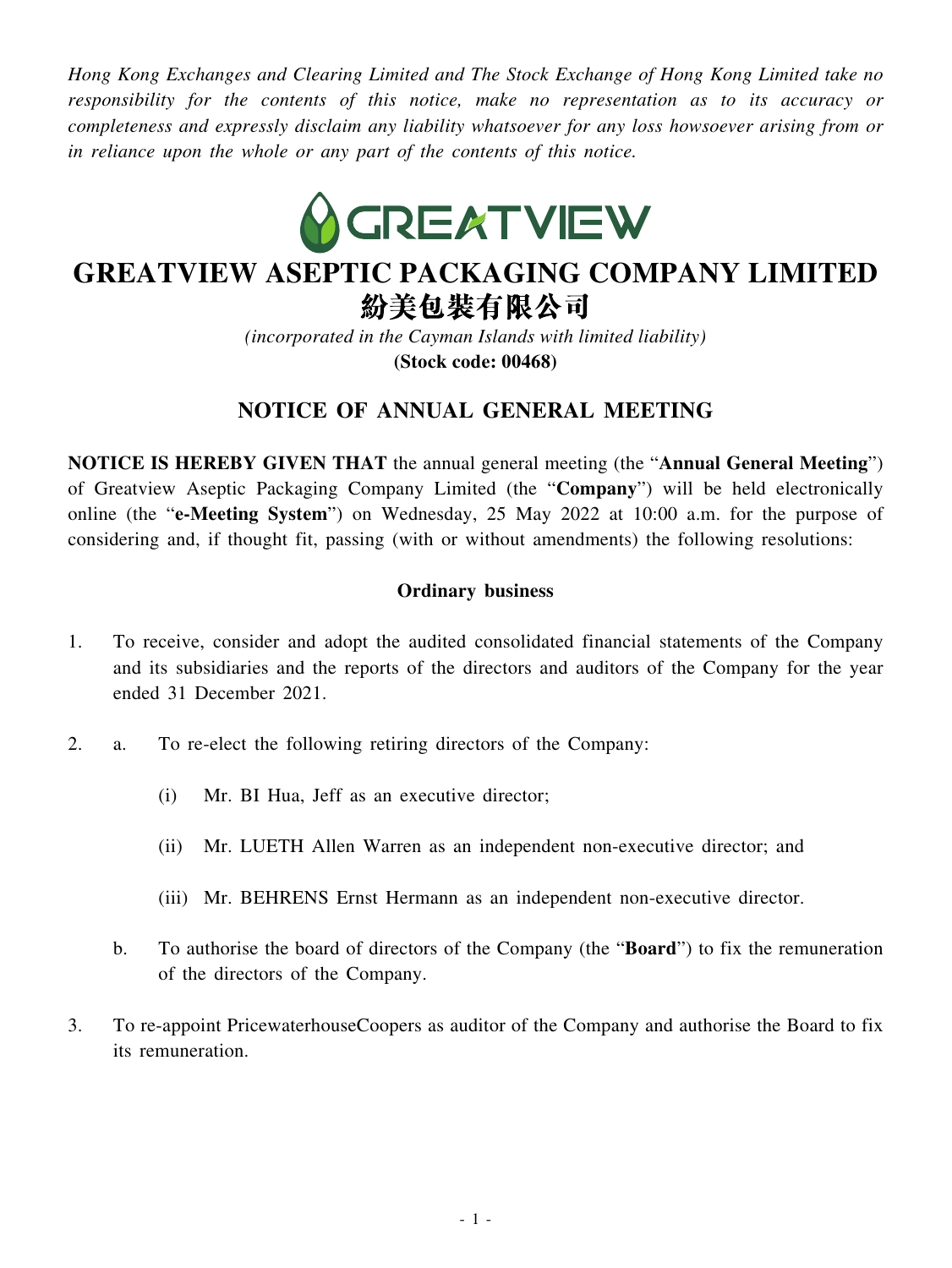#### **Special business**

4. To consider and, if thought fit, to pass (with or without amendments), the following resolutions as ordinary resolutions:

#### (A) "**That:**

- (i) subject to paragraph (iii) below, the exercise by the directors of the Company during the Relevant Period (as hereinafter defined) of all the powers of the Company to allot, issue or otherwise deal with additional shares in the capital of the Company or securities convertible into shares, or options, warrants or similar rights to subscribe for shares or such convertible securities of the Company and to make or grant offers, agreements and/or options (including bonds, warrants and debentures convertible into shares of the Company) which may require the exercise of such powers be and is hereby generally and unconditionally approved;
- (ii) the approval in paragraph (i) above shall be in addition to any other authorisation given to the directors of the Company and shall authorise the directors of the Company during the Relevant Period (as hereinafter defined) to make or grant offers, agreements and/or options which may require the exercise of such power after the end of the Relevant Period;
- (iii) the number of shares allotted or agreed conditionally or unconditionally to be allotted (whether pursuant to options or otherwise) by the directors of the Company during the Relevant Period pursuant to paragraph (i) above, otherwise than pursuant to (1) a Rights Issue (as hereinafter defined); or (2) the grant or exercise of any option under the option scheme of the Company or any other option scheme or similar arrangements for the time being adopted for the grant or issue to the directors, officers and/or employees of the Company and/or any of its subsidiaries of shares or rights to acquire shares of the Company; or (3) any scrip dividend or similar arrangements providing for the allotment of shares in lieu of the whole or part of a dividend on shares of the Company in accordance with the articles of association of the Company in force from time to time; or (4) any issue of shares in the Company upon the exercise of rights of subscription or conversion under the terms of any existing convertible notes issued by the Company or any existing securities of the Company which carry rights to subscribe for or are convertible into shares of the Company, shall not exceed the aggregate of 20% (per cent) of the number of shares of the Company in issue as at the date of passing this resolution and the approval shall be limited accordingly;
- (iv) any shares of the Company to be allotted and issued (otherwise than pursuant to paragraph  $(iii)(1)$  to  $(4)$  above), whether wholly or partly for cash or otherwise, pursuant to the approval in paragraph (i) of this resolution shall be at the Benchmarked Price (as defined below) of such shares of the Company; and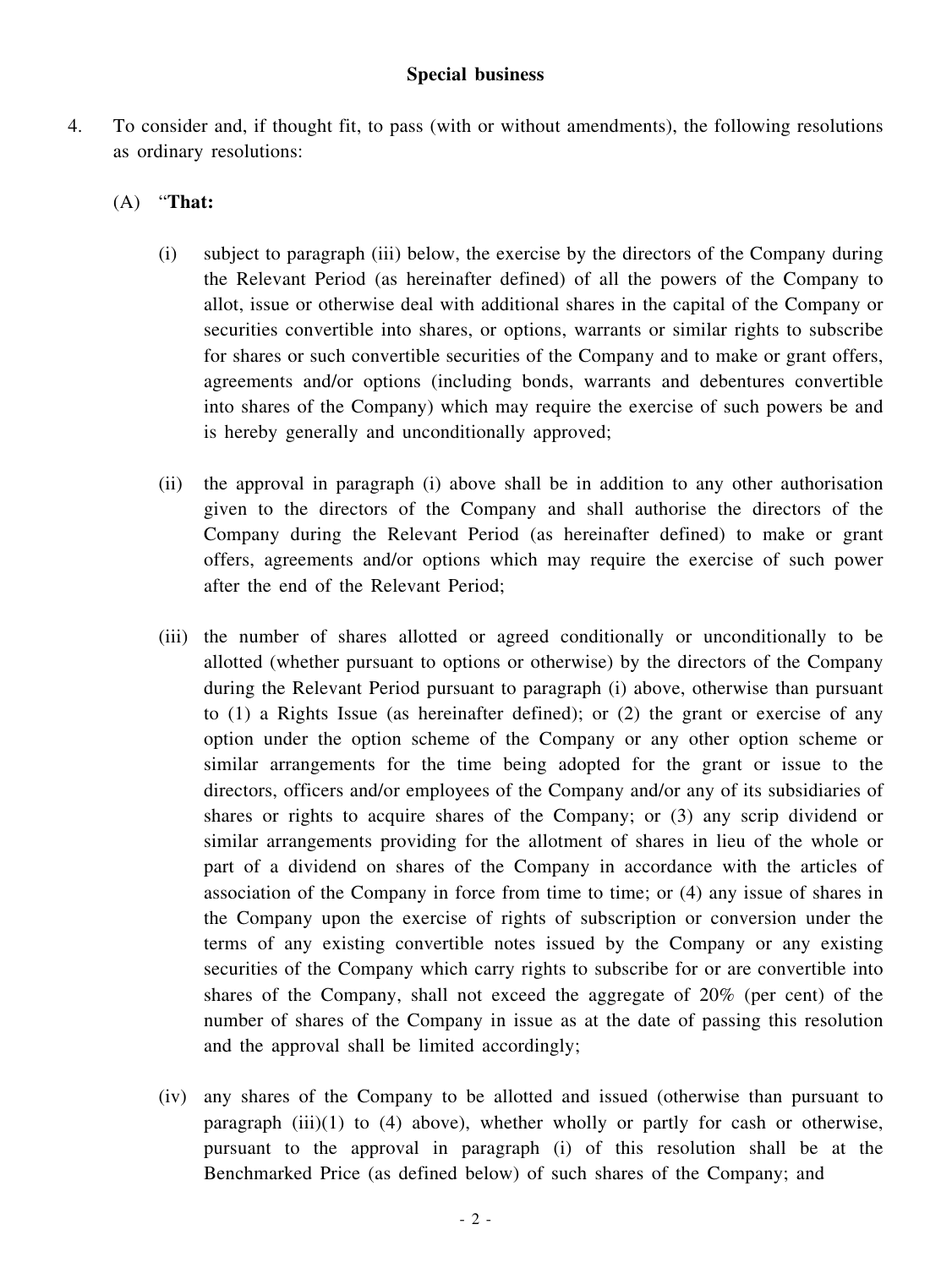- (v) for the purpose of this resolution:
	- (a) "Relevant Period" means the period from the passing of this resolution until whichever is the earliest of:
		- (1) the conclusion of the next annual general meeting of the Company;
		- (2) the expiration of the period within which the next annual general meeting of the Company is required by any applicable law or the articles of association of the Company to be held;
		- (3) the revocation or variation of the authority given under this resolution by an ordinary resolution of the shareholders of the Company in general meeting; and
	- (b) "Rights Issue" means an offer of shares in the capital of the Company, or offer or issue of warrants, options or other securities giving rights to subscribe for shares open for a period fixed by the directors of the Company to holders of shares in the capital of the Company whose names appear on the register of shareholders on a fixed record date in proportion to their holdings of such shares (subject to such exclusion or other arrangements as the directors of the Company may deem necessary or expedient in relation to fractional entitlements or, having regard to any restrictions or obligations under the laws of, or the requirements of, or the expense or delay which may be involved in determining the exercise or extent of any restrictions or obligations under the laws of, or the requirements of, any jurisdiction applicable to the Company, any recognised regulatory body or any stock exchange applicable to the Company); and
	- (c) "Benchmarked Price" means the higher of:
		- (1) the closing price of the shares of the Company as quoted on The Stock Exchange of Hong Kong Limited (the "**Stock Exchange**") on the date of the relevant placing agreement or other agreement involving the proposed issue of securities; and
		- (2) the average closing price of the shares of the Company as quoted on the Stock Exchange in the 5 trading days immediately prior to the earlier of:
			- (i) the date of announcement of the placing or the proposed transaction or arrangement involving the proposed issue of the shares of the Company;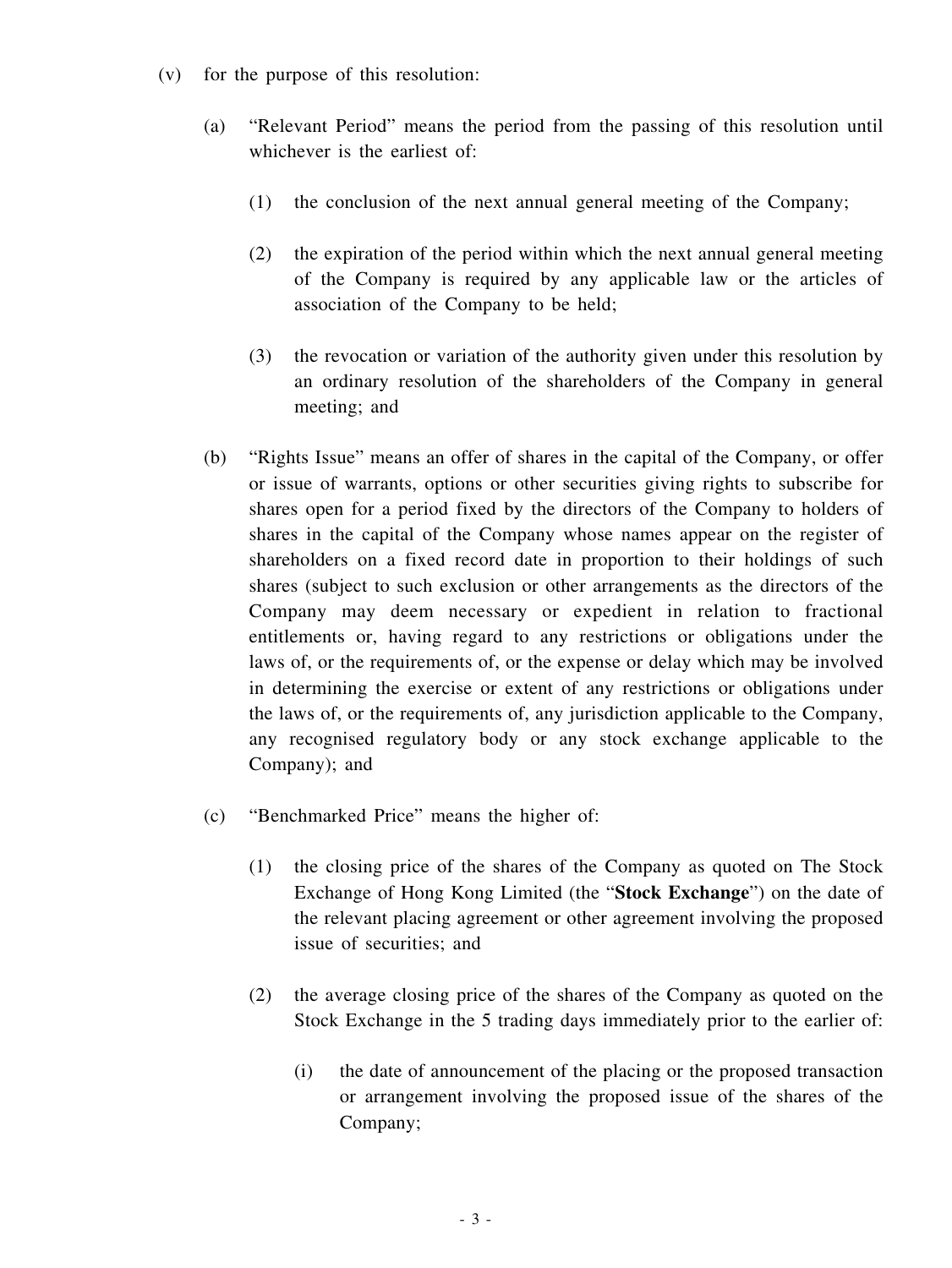- (ii) the date of the placing agreement or other agreement involving the proposed issue of shares of the Company; and
- (iii) the date on which the placing or subscription price is fixed."

#### (B) "**That:**

- (i) subject to paragraph (ii) below, the exercise by the directors of the Company during the Relevant Period (as hereinafter defined) of all the powers of the Company to repurchase shares of the Company on the Stock Exchange or on any other stock exchange on which the shares of the Company may be listed and recognised for this purpose by the Securities and Futures Commission and the Stock Exchange under the Code on Share Buy-backs and, subject to and in accordance with all applicable laws and the Rules Governing the Listing of Securities on the Stock Exchange (the "**Listing Rules**"), be and is hereby generally and unconditionally approved;
- (ii) the aggregate number of the shares of the Company, which may be repurchased pursuant to the approval in paragraph (i) above shall not exceed 10% (per cent) of the number of the shares of the Company in issue at the date of passing of this resolution, and the said approval shall be limited accordingly;
- (iii) subject to the passing of each of the paragraphs (i) and (ii) of this resolution, any prior approvals of the kind referred to in paragraphs (i) and (ii) of this resolution which had been granted to the directors and which are still in effect be and are hereby revoked; and
- (iv) for the purpose of this resolution:

"Relevant Period" means the period from the passing of this resolution until whichever is the earliest of:

- a. the conclusion of the next annual general meeting of the Company;
- b. the expiration of the period within which the next annual general meeting of the Company is required by any applicable law or the articles of association of the Company to be held; and
- c. the revocation or variation of the authority given under this resolution by ordinary resolution of the shareholders of the Company in general meeting."
- (C) "**That** conditional upon the resolutions numbered 4(A) and 4(B) set out in the notice convening this meeting being passed, the general mandate granted to the directors of the Company to exercise the powers of the Company to allot, issue and otherwise deal with additional shares of the Company and to make or grant offers, agreements and options which might require the exercise of such powers pursuant to the ordinary resolution numbered 4(A) set out in the notice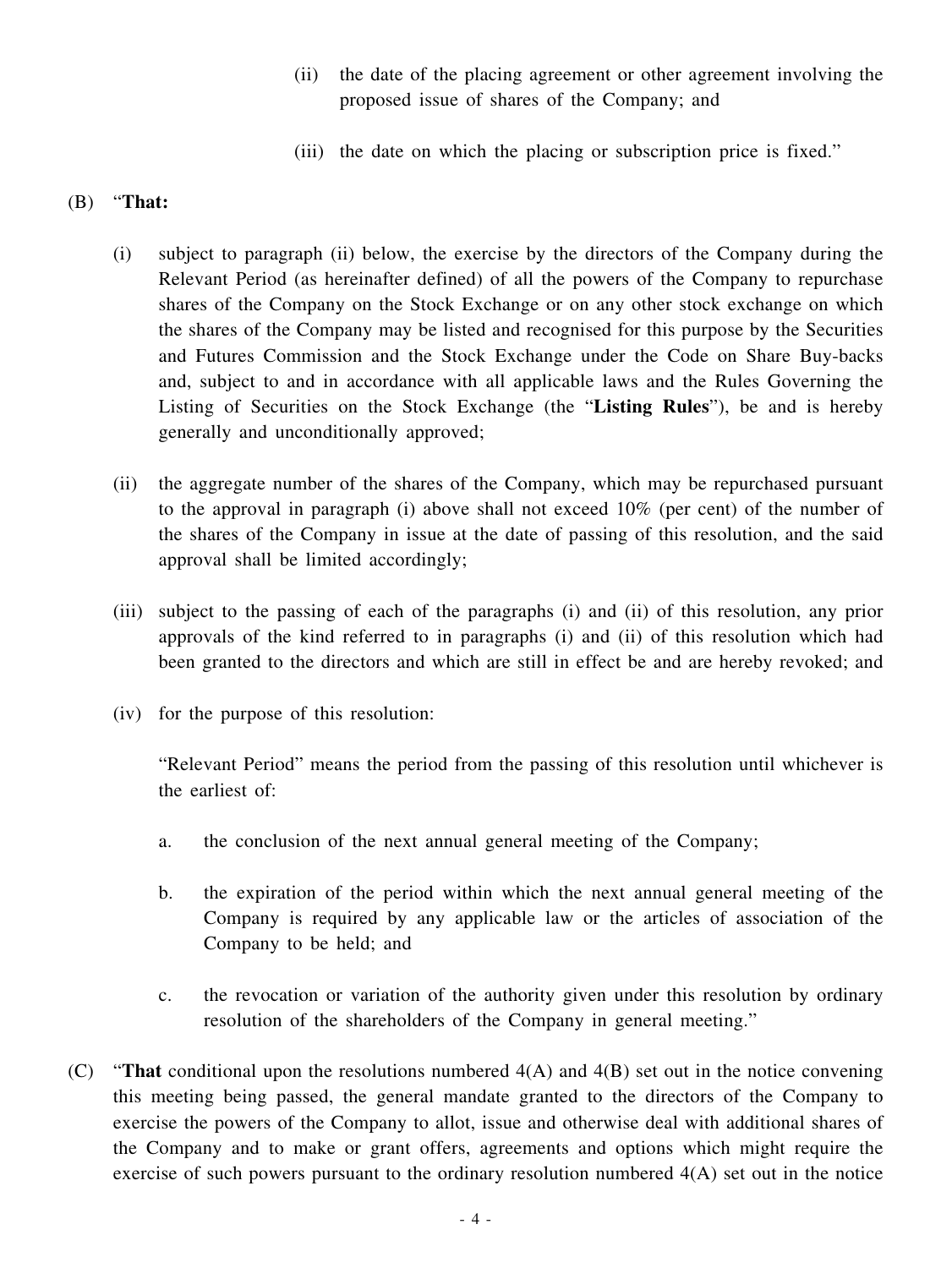convening this meeting be and is hereby extended by the addition to the number of the shares of the Company which may be allotted by the directors pursuant to such general mandate the aggregate number of the shares of the Company repurchased by the Company under the authority granted pursuant to ordinary resolution numbered 4(B) set out in the notice convening this meeting, provided that such number shall not exceed 10% (per cent) of the number of the shares of the Company in issue at the date of passing of the resolutions."

> By order of the Board **Greatview Aseptic Packaging Company Limited BI Hua, Jeff**

*Chief Executive Officer and Executive Director*

Beijing, the PRC, 22 April 2022

*Registered office:* Cricket Square Hutchins Drive P.O. Box 2681 Grand Cayman KY1-1111 Cayman Islands

*Principal place of business in Hong Kong:* 31/F., Tower Two Times Square 1 Matheson Street Causeway Bay Hong Kong

*Notes:*

- (i) Pursuant to Article 66(1) of the articles of association of the Company and Rule 13.39(4) of the Listing Rules, any vote of shareholders at general meeting must be taken by poll, and votes may be cast by such means, electronic or otherwise, as the Directors or the chairman of the meeting may determine. The chairman of the Annual General Meeting will therefore demand a poll for every resolution put to the vote at the Annual General Meeting, and that such votes can be casted electronically.
- (ii) Resolution numbered 4(C) will be proposed to the shareholders for approval provided that ordinary resolutions numbered 4(A) and 4(B) are passed by the shareholders of the Company.
- (iii) All registered shareholders will be able to join the Annual General Meeting via the e-Meeting System. The e-Meeting System can be accessed from any location with access to the internet via smartphone, tablet device or computer. All non-registered shareholders may consult directly with their banks, brokers, custodians or HKSCC Nominees Limited (as the case may be) for necessary arrangement to attend and vote via the e-Meeting System at the Annual General Meeting if they wish.
- (iv) A registered shareholder entitled to attend and vote at the Annual General Meeting (or at any adjournment thereof) is entitled to appoint one or more proxies to attend and vote at the meeting via the e-Meeting System in his/her/its place. The proxy need not be a shareholder of the Company.
- (v) In the case of joint holders of any share(s), only ONE PAIR of log-in username and password for the e-Meeting System will be provided to the joint holders. Any one of such joint holders may attend or vote at the meeting in respect of such share(s) as if he/she/it was solely entitled thereto.